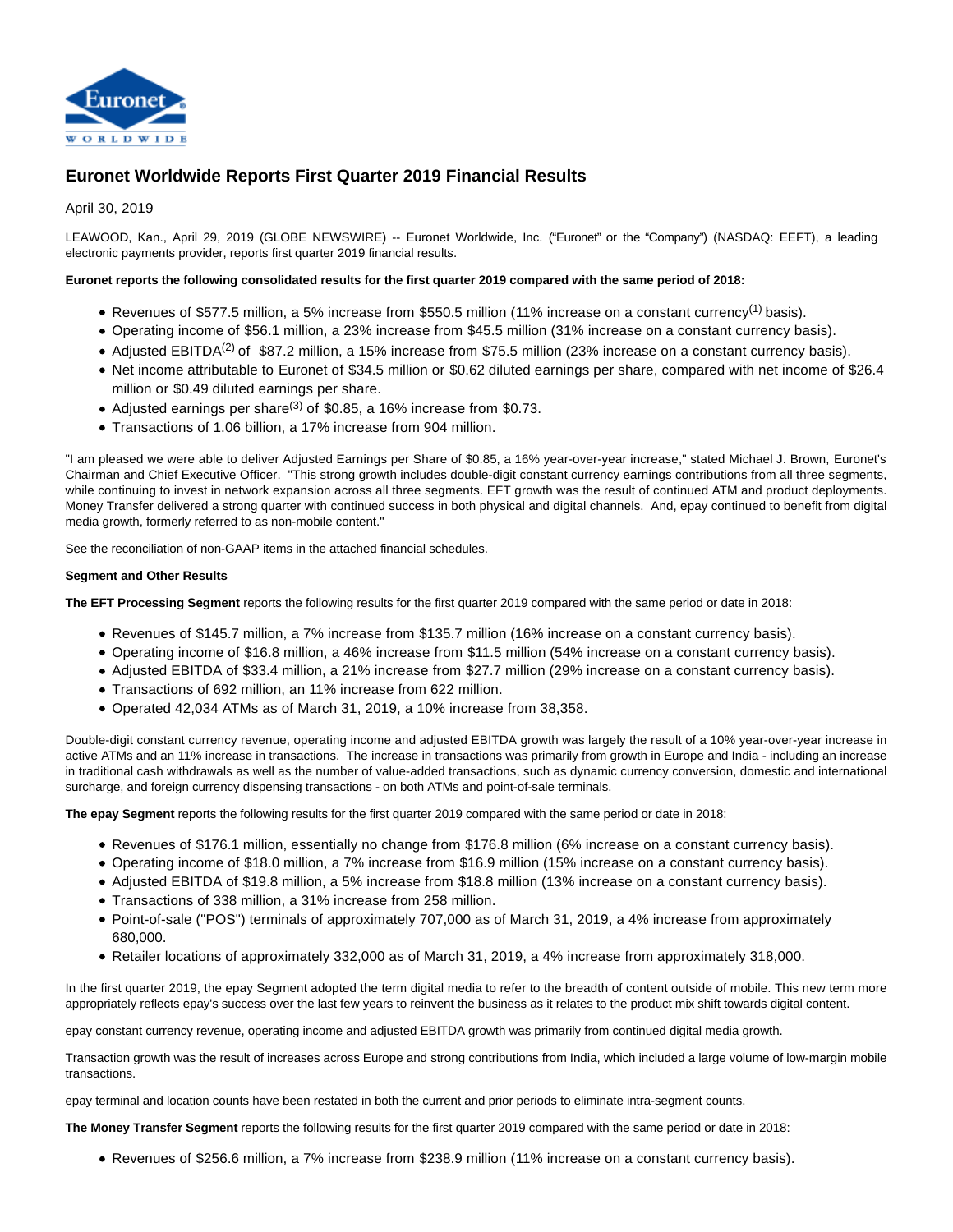- Operating income of \$30.7 million, a 16% increase from \$26.5 million (22% increase on a constant currency basis).
- Adjusted EBITDA of \$38.8 million, a 13% increase from \$34.4 million (18% increase on a constant currency basis).
- Total transactions of 26.6 million, a 10% increase from 24.3 million.
- Network locations of approximately 377,000 as of March 31, 2019, an 8% increase from approximately 350,000.

Double-digit constant currency revenue, operating income and adjusted EBITDA growth was driven by strong growth across most sectors of the money transfer business, including both physical and digital transfers.

Money transfers grew 10% and non-transfer transactions, such as currency exchange and check cashing, grew 5%, resulting in total transaction growth of 10%.

**Corporate and Other** reports \$9.4 million of expense for both the first quarter 2019 and the first quarter 2018.

### **Balance Sheet and Financial Position**

Unrestricted cash on hand was \$1.22 billion as of March 31, 2019, compared to \$1.05 billion as of December 31, 2018. The increase to cash resulted from cash generated from operations and the issuance of \$525 million of 0.75% convertible notes, partially offset by the repurchase for \$94.2 million of \$49.0 million par value of the Company's existing 1.50% convertible notes, and repayment of the revolving credit facility.

Total indebtedness was \$786.9 million as of March 31, 2019, compared to \$641.5 million as of December 31, 2018. The increase to debt was the result of the issuance of the new 0.75% convertible notes, offset by the partial repurchase of the existing 1.50% convertible notes and repayment of the revolving credit facility.

As disclosed in the Company's press release of March 18, 2019, the Company issued its notice of the redemption of the remaining \$352.5 million in par value of its 1.5% convertible bonds. The redemption is planned to be completed on May 28, 2019. The redemption will be completed by the payment of cash for \$352.5 million par value, together with the issuance of shares for the value which represents the market price of the convertible shares in excess of the conversion price. The dilutive effect of the shares to be issued has largely been included in the diluted share count at March 31, 2019.

Effective January 1, 2019, the Company adopted Accounting Standards Codification No. 842 ("ASC 842") to record operating leases on its consolidated balance sheet. As a result of the adoption of ASC 842, the Company reported \$351.2 million in net Right of Use Lease Assets with a similar amount recorded in Operating Lease Liabilities, both current and long-term. There was no impact on the consolidated statement of operations as a result of adopting ASC 842.

#### **Guidance**

The Company currently expects adjusted earnings per share for the second quarter 2019, assuming foreign currency exchange rates remain stable through the end of the quarter, to be approximately \$1.69.

#### **Non-GAAP Measures**

In addition to the results presented in accordance with U.S. GAAP, the Company presents non-GAAP financial measures, such as constant currency financial measures, adjusted EBITDA and adjusted earnings per share. These measures should be used in addition to, and not a substitute for, revenues, net income, operating income and earnings per share computed in accordance with U.S. GAAP. We believe that these non-GAAP measures provide useful information to investors regarding the Company's performance and overall results of operations. These non-GAAP measures are also an integral part of the Company's internal reporting and performance assessment for executives and senior management. The non-GAAP measures used by the Company may not be comparable to similarly titled non-GAAP measures used by other companies. The attached schedules provide a full reconciliation of these non-GAAP financial measures to their most directly comparable U.S. GAAP financial measure.

The Company does not provide a reconciliation of its forward-looking non-GAAP measures to GAAP due to the inherent difficulty in forecasting and quantifying certain amounts that are necessary for GAAP and the related GAAP to non-GAAP reconciliation, including adjustments that would be necessary for currency exchange rate fluctuations and other charges reflected in the Company's reconciliation of historic numbers, the amount of which, based on historical experience, could be significant.

(1) Constant currency financial measures are computed as if foreign currency exchange rates did not change from the prior period. This information is provided to illustrate the impact of changes in foreign currency exchange rates on the Company's results when compared to the prior period.

<sup>(2)</sup> Adjusted EBITDA is defined as net income excluding interest, income tax expense, depreciation, amortization, share-based compensation and other non-operating or non-recurring items that are considered expenses or income under U.S. GAAP. Adjusted EBITDA represents a performance measure and is not intended to represent a liquidity measure.

(3) Adjusted earnings per share is defined as diluted U.S. GAAP earnings per share excluding, to the extent incurred in the period, the tax-effected impacts of: a) foreign currency exchange gains or losses, b) goodwill and intangible asset impairment charges, c) gains or losses from the early retirement of debt, d) share-based compensation, e) acquired intangible asset amortization, f) non-cash interest expense, g) non-cash income tax expense, and h) other non-operating or non-recurring items. Adjusted earnings per share represents a performance measure and is not intended to represent a liquidity measure.

#### **Conference Call and Slide Presentation**

Euronet Worldwide will host an analyst conference call on April 30, 2019, at 9:00 a.m. Eastern Time to discuss these results. The call may also include discussion of Company developments, forward-looking information and other material information about business and financial matters. To listen to the call via telephone, dial 877-303-6313 (USA) or +1-631-813-4734 (outside the USA). The conference call will also be available via webcast at [http://ir.euronetworldwide.com.](http://ir.euronetworldwide.com/) Participants should go to the website at least five minutes prior to the scheduled start time of the event to register. A slideshow will be included in the webcast.

A webcast replay will be available beginning approximately one hour after the event at [http://ir.euronetworldwide.com a](http://ir.euronetworldwide.com/)nd will remain available for one year.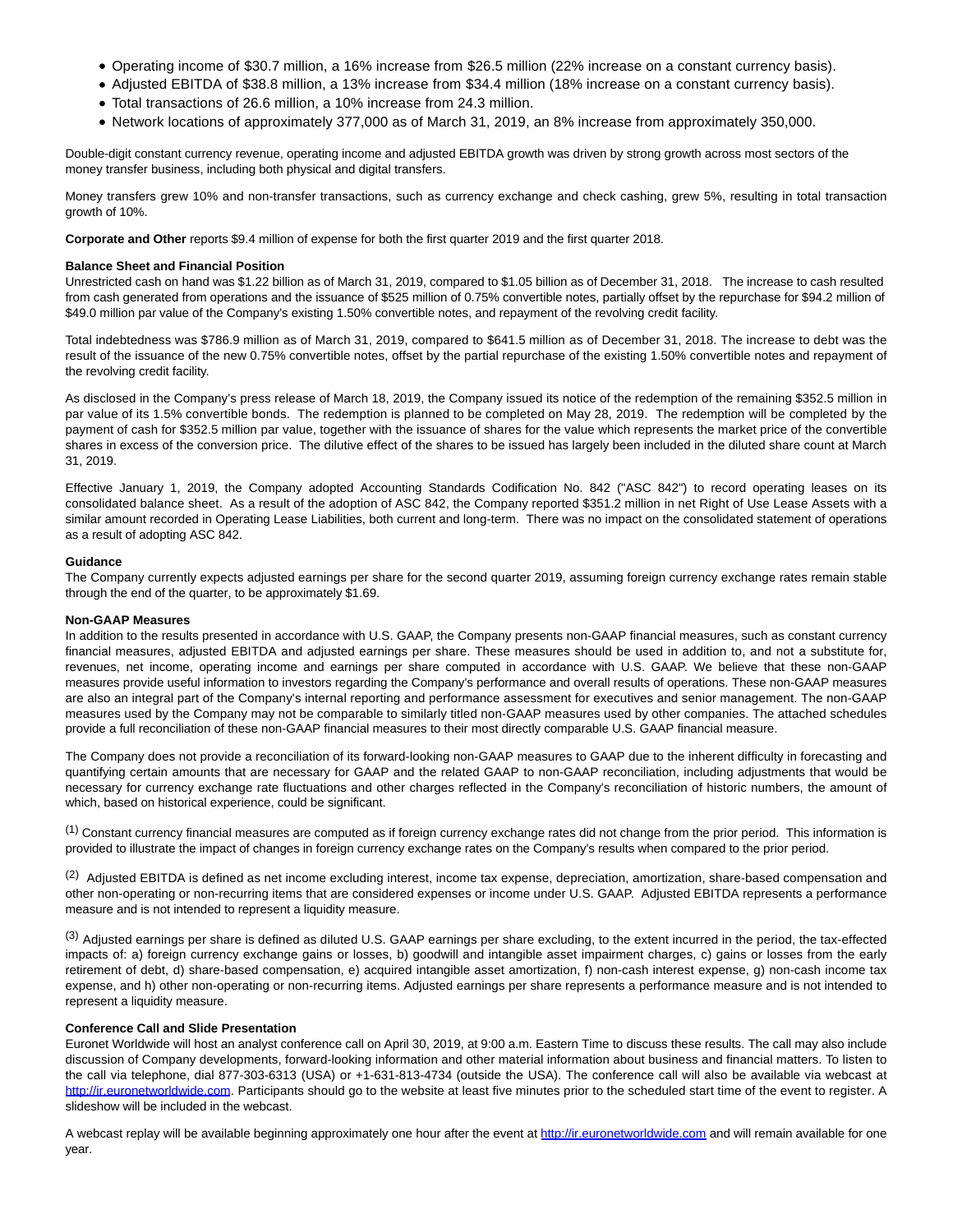#### **About Euronet Worldwide, Inc.**

Euronet Worldwide is an industry leader in processing secure electronic financial transactions. The Company offers payment and transaction processing solutions to financial institutions, retailers, service providers and individual consumers. These services include comprehensive ATM, POS and card outsourcing services, card issuing and merchant acquiring services, software solutions, cash-based and online-initiated consumerto-consumer and business-to-business money transfer services, and electronic distribution of digital media and prepaid mobile phone time.

Euronet's global payment network is extensive - including 42,034 ATMs, approximately 298,000 EFT POS terminals and a growing portfolio of outsourced debit and credit card services which are under management in 54 countries; card software solutions; a prepaid processing network of approximately 707,000 POS terminals at approximately 332,000 retailer locations in 47 countries; and a global money transfer network of approximately 377,000 locations serving 155 countries. With corporate headquarters in Leawood, Kansas, USA, and 65 worldwide offices, Euronet serves clients in approximately 165 countries. For more information, please visit the Company's website a[t www.euronetworldwide.com.](http://www.euronetworldwide.com/)

Statements contained in this news release that concern Euronet's or its management's intentions, expectations, or predictions of future performance, are forward-looking statements. Euronet's actual results may vary materially from those anticipated in such forward-looking statements as a result of a number of factors, including: conditions in world financial markets and general economic conditions, including the effects in Europe of the U.K.'s departure from the E.U. and economic conditions in specific countries and regions; the effects of demonetization in India; technological developments affecting the market for our products and services; our ability to successfully introduce new products and services; foreign currency exchange rate fluctuations; the effects of any breach of our computer systems or those of our customers or vendors, including our financial processing networks or those of other third parties; interruptions in any of our systems or those of our vendors or other third parties; our ability to renew existing contracts at profitable rates; changes in fees payable for transactions performed for cards bearing international logos or over switching networks such as card transactions on ATMs; Visa's rule change to allow our ATMs to provide DCC beginning mid-April 2019; our ability to comply with increasingly stringent regulatory requirements, including anti-money laundering, anti-terrorism, anti-bribery, consumer and data protection and the European Union's General Data Privacy Regulation and Revised Payment Service Directive requirements; changes in laws and regulations affecting our business, including tax and immigration laws and any laws regulating payments, including DCC transactions; changes in our relationships with, or in fees charged by, our business partners; competition; the outcome of claims and other loss contingencies affecting Euronet; the cost of borrowing, availability of credit and terms of and compliance with debt covenants; and renewal of sources of funding as they expire and the availability of replacement funding. These risks and other risks are described in the Company's filings with the Securities and Exchange Commission, including our Annual Report on Form 10-K, Quarterly Reports on Form 10-Q and Current Reports on Form 8-K. Copies of these filings may be obtained via the SEC's Edgar website or by contacting the Company or the SEC. Any forward-looking statements made in this release speak only as of the date of this release.Except as may be required by law,Euronet does not intend to update these forward-looking statements and undertakes no duty to any person to provide any such update under any circumstances. The Company regularly posts important information to the investor relations section of its website.

#### **Contact:**

Euronet Worldwide, Inc. Stephanie Taylor +1-913-327-4200

### **EURONET WORLDWIDE, INC.**

 **Condensed Consolidated Balance Sheets (in millions)**

|                                              | As of         |                       |  |
|----------------------------------------------|---------------|-----------------------|--|
|                                              | March 31,     | As of<br>December 31, |  |
|                                              | 2019          |                       |  |
|                                              | (unaudited)   | 2018                  |  |
| <b>ASSETS</b>                                |               |                       |  |
| Current assets:                              |               |                       |  |
| Cash and cash equivalents                    | \$<br>1,216.3 | \$<br>1,054.4         |  |
| Restricted cash                              | 74.9          | 76.6                  |  |
| Trade accounts receivable, net               | 715.6         | 693.6                 |  |
| Prepaid expenses and other current assets    | 228.7         | 263.0                 |  |
| Total current assets                         | 2,235.5       | 2,087.6               |  |
| Property and equipment, net                  | 303.8         | 291.9                 |  |
| Right of use lease asset, net                | 351.2         |                       |  |
| Goodwill and acquired intangible assets, net | 814.2         | 818.7                 |  |
| Other assets, net                            | 109.4         | 123.0                 |  |
| <b>Total assets</b>                          | 3,814.1<br>\$ | \$<br>3,321.2         |  |

 LIABILITIES AND EQUITY Current liabilities: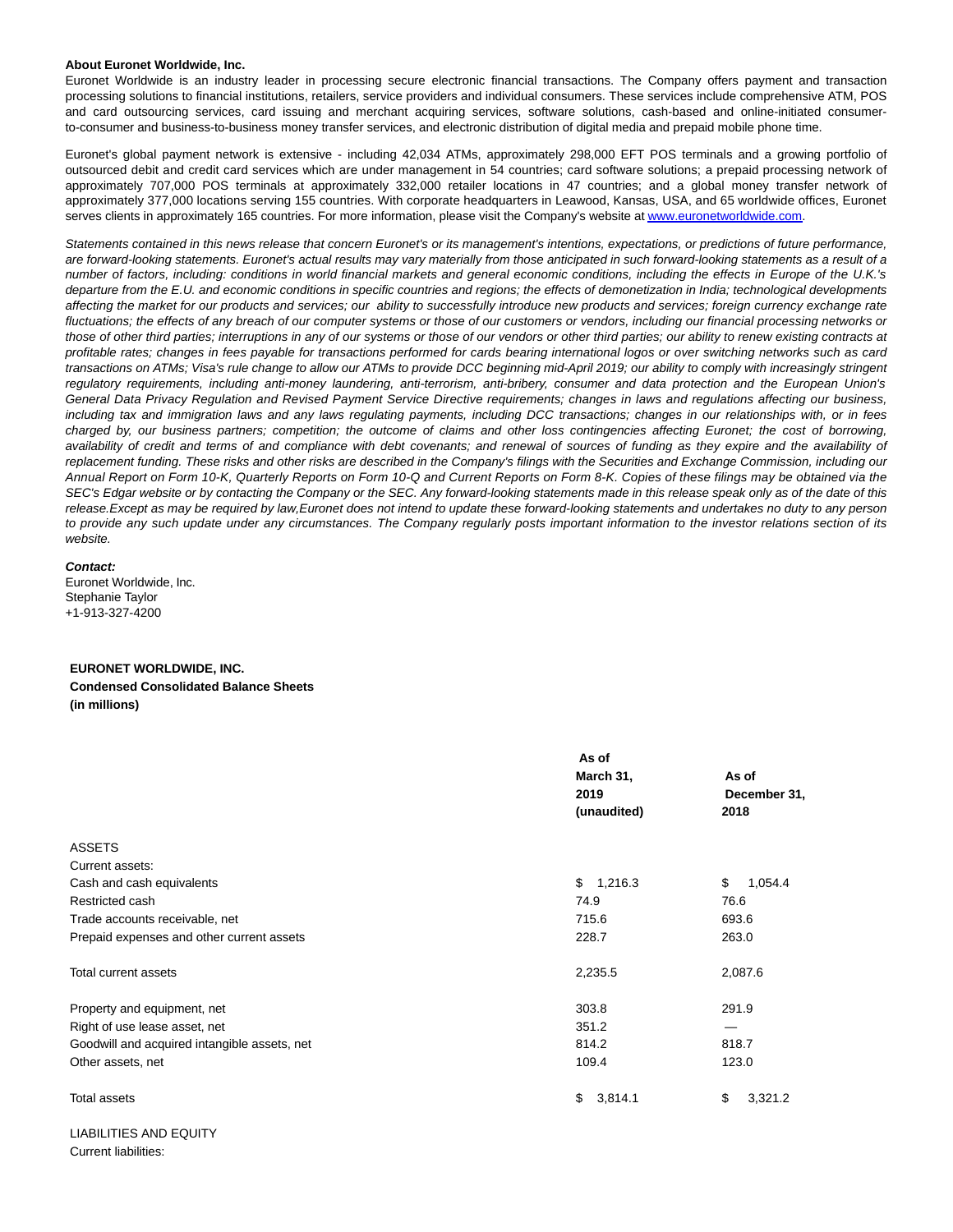| Accounts payable and other current liabilities<br>Current portion of operating lease liabilities | \$<br>1,263.8<br>114.7 | \$<br>1,334.9 |
|--------------------------------------------------------------------------------------------------|------------------------|---------------|
| Short-term debt obligations                                                                      | 365.9                  | 43.5          |
| <b>Total current liabilities</b>                                                                 | 1,744.4                | 1,378.4       |
| Debt obligations, net of current portion                                                         | 412.9                  | 589.8         |
| Operating lease liabilities, net of current portion                                              | 225.1                  |               |
| Capital lease obligations, net of current portion                                                | 8.1                    | 8.2           |
| Deferred income taxes                                                                            | 82.1                   | 57.1          |
| Other long-term liabilities                                                                      | 53.6                   | 54.8          |
| <b>Total liabilities</b>                                                                         | 2,526.2                | 2,088.3       |
| Equity                                                                                           | 1,287.9                | 1,232.9       |
| Total liabilities and equity                                                                     | \$<br>3,814.1          | \$<br>3.321.2 |

 **EURONET WORLDWIDE, INC.**

# **Consolidated Statements of Operations**

 **(unaudited - in millions, except share and per share data)**

|                                                    | <b>Three Months Ended</b> |  |             |       |  |
|----------------------------------------------------|---------------------------|--|-------------|-------|--|
|                                                    | March 31,                 |  |             |       |  |
|                                                    | 2019                      |  | 2018        |       |  |
| Revenues                                           | \$<br>577.5               |  | \$<br>550.5 |       |  |
| Operating expenses:                                |                           |  |             |       |  |
| Direct operating costs                             | 353.8                     |  | 343.3       |       |  |
| Salaries and benefits                              | 92.8                      |  | 85.7        |       |  |
| Selling, general and administrative                | 48.2                      |  | 50.0        |       |  |
| Depreciation and amortization                      | 26.6                      |  |             | 26.0  |  |
| Total operating expenses                           | 521.4                     |  |             | 505.0 |  |
| Operating income                                   | 56.1<br>45.5              |  |             |       |  |
| Other income (expense):                            |                           |  |             |       |  |
| Interest income                                    | 0.3                       |  | 0.3         |       |  |
| Interest expense                                   | (8.2)                     |  | (7.6)       |       |  |
| Loss from unconsolidated affiliates                | –                         |  | (0.1)       |       |  |
| Loss on early retirement of debt                   | (0.9)                     |  |             |       |  |
| Foreign currency exchange gain                     | 3.2                       |  | 1.9         |       |  |
| Total other expense, net                           | (5.6)                     |  | (5.5)       |       |  |
| Income before income taxes                         | 50.5                      |  | 40.0        |       |  |
| Income tax expense                                 | (16.0)                    |  | (13.7)      |       |  |
| Net income                                         | 34.5                      |  | 26.3        |       |  |
| Net loss attributable to noncontrolling interests  |                           |  | 0.1         |       |  |
| Net income attributable to Euronet Worldwide, Inc. | \$<br>34.5                |  | \$<br>26.4  |       |  |
| Earnings per share attributable to Euronet         |                           |  |             |       |  |
| Worldwide, Inc. stockholders - diluted             | \$<br>0.62                |  | \$<br>0.49  |       |  |
|                                                    |                           |  |             |       |  |
| Diluted weighted average shares outstanding        | 55,576,867                |  | 53,953,246  |       |  |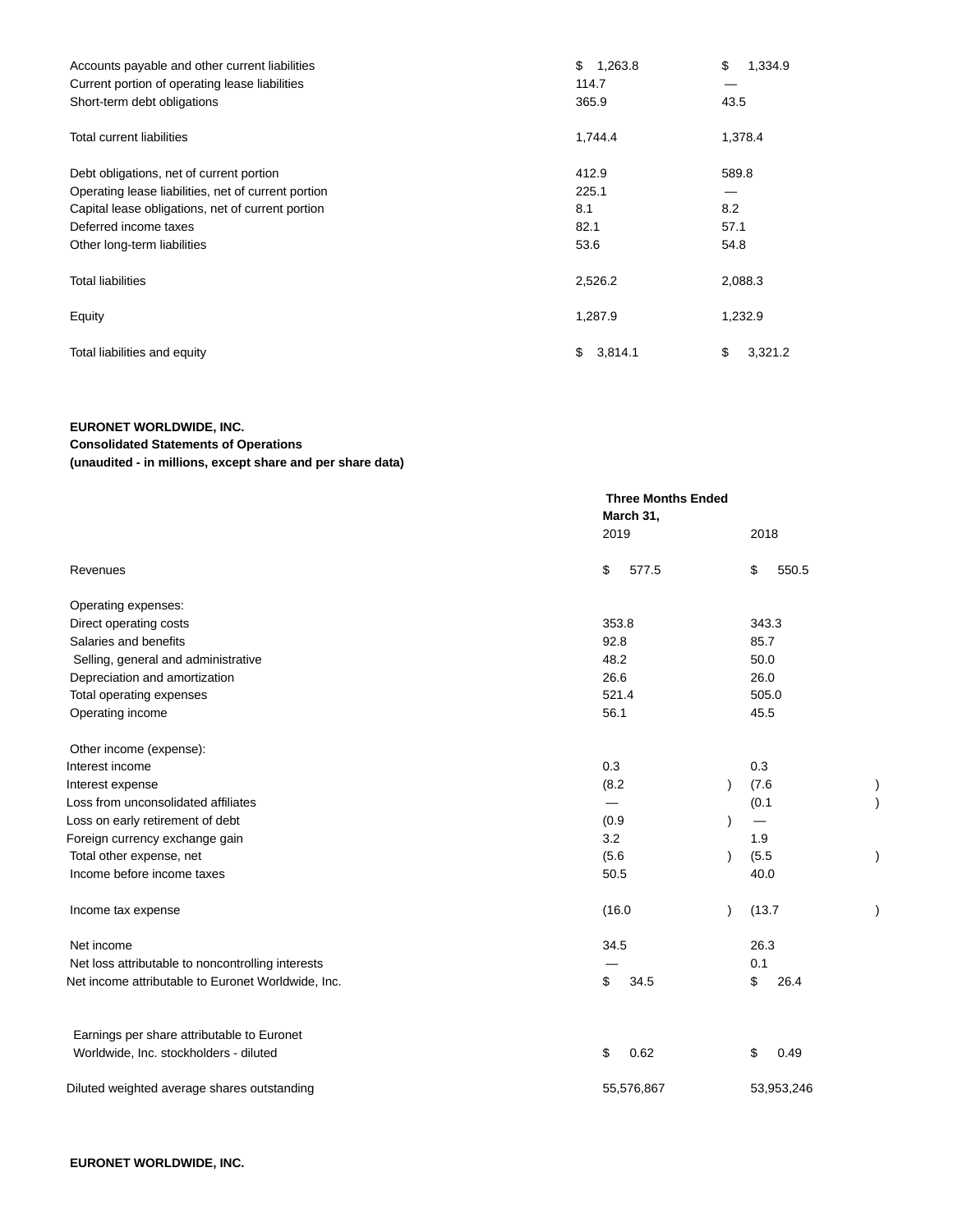# **Three months ended March 31, 2019**

|                                                                                                                              | <b>EFT</b><br>Processing | epay   | Money<br><b>Transfer</b> | Corporate<br><b>Services</b> | <b>Consolidated</b> |
|------------------------------------------------------------------------------------------------------------------------------|--------------------------|--------|--------------------------|------------------------------|---------------------|
| Net income                                                                                                                   |                          |        |                          |                              | \$34.5              |
| Add: Income tax expense<br>Add: Total other expense, net                                                                     |                          |        |                          |                              | 16.0<br>5.6         |
| Operating income (expense)                                                                                                   | \$16.8                   | \$18.0 | \$30.7                   | \$ (9.4)                     | \$<br>56.1          |
| Add: Depreciation and amortization<br>Add: Share-based compensation                                                          | 16.6                     | 1.8    | 8.1                      | 0.1<br>4.5                   | 26.6<br>4.5         |
| Earnings (expense) before interest, taxes, depreciation, amortization, and<br>share-based compensation (Adjusted EBITDA) (1) | \$33.4                   | \$19.8 | \$38.8                   | \$(4.8)                      | S<br>87.2           |

### **Three months ended March 31, 2018**

|                                                                                                                              | <b>EFT</b><br>Processing | epay   | Money<br><b>Transfer</b> | Corporate<br><b>Services</b> | Consolidated |
|------------------------------------------------------------------------------------------------------------------------------|--------------------------|--------|--------------------------|------------------------------|--------------|
| Net income                                                                                                                   |                          |        |                          |                              | \$26.3       |
| Add: Income tax expense<br>Add: Total other expense, net                                                                     |                          |        |                          |                              | 13.7<br>5.5  |
| Operating income (expense)                                                                                                   | \$11.5                   | \$16.9 | \$26.5                   | \$ (9.4)                     | \$<br>45.5   |
| Add: Depreciation and amortization<br>Add: Share-based compensation                                                          | 16.2                     | 1.9    | 7.9                      | 4.0                          | 26.0<br>4.0  |
| Earnings (expense) before interest, taxes, depreciation, amortization, and<br>share-based compensation (Adjusted EBITDA) (1) | \$27.7                   | \$18.8 | \$34.4                   | \$ (5.4)                     | 75.5         |

(1) Adjusted EBITDA is a non-GAAP measure that should be considered in addition to, and not a substitute for, net income computed in accordance with U.S. GAAP.

# **EURONET WORLDWIDE, INC. Reconciliation of Adjusted Earnings per Share (unaudited - in millions, except share and per share data)**

|                                                       | <b>Three Months Ended</b><br>March 31, |            |  |
|-------------------------------------------------------|----------------------------------------|------------|--|
|                                                       | 2019                                   | 2018       |  |
| Net income attributable to Euronet Worldwide, Inc.    | \$<br>34.5                             | \$<br>26.4 |  |
| Foreign currency exchange gain                        | (3.2)                                  | (1.9)      |  |
| Intangible asset amortization <sup>(1)</sup>          | 5.2                                    | 5.9        |  |
| Share-based compensation <sup>(2)</sup>               | 4.5                                    | 4.0        |  |
| Non-cash interest accretion <sup>(3)</sup>            | 3.4                                    | 2.8        |  |
| Income tax effect of above adjustments <sup>(4)</sup> | (0.2)                                  | (0.1)      |  |
| Loss on early retirement of debt                      | 0.9                                    |            |  |